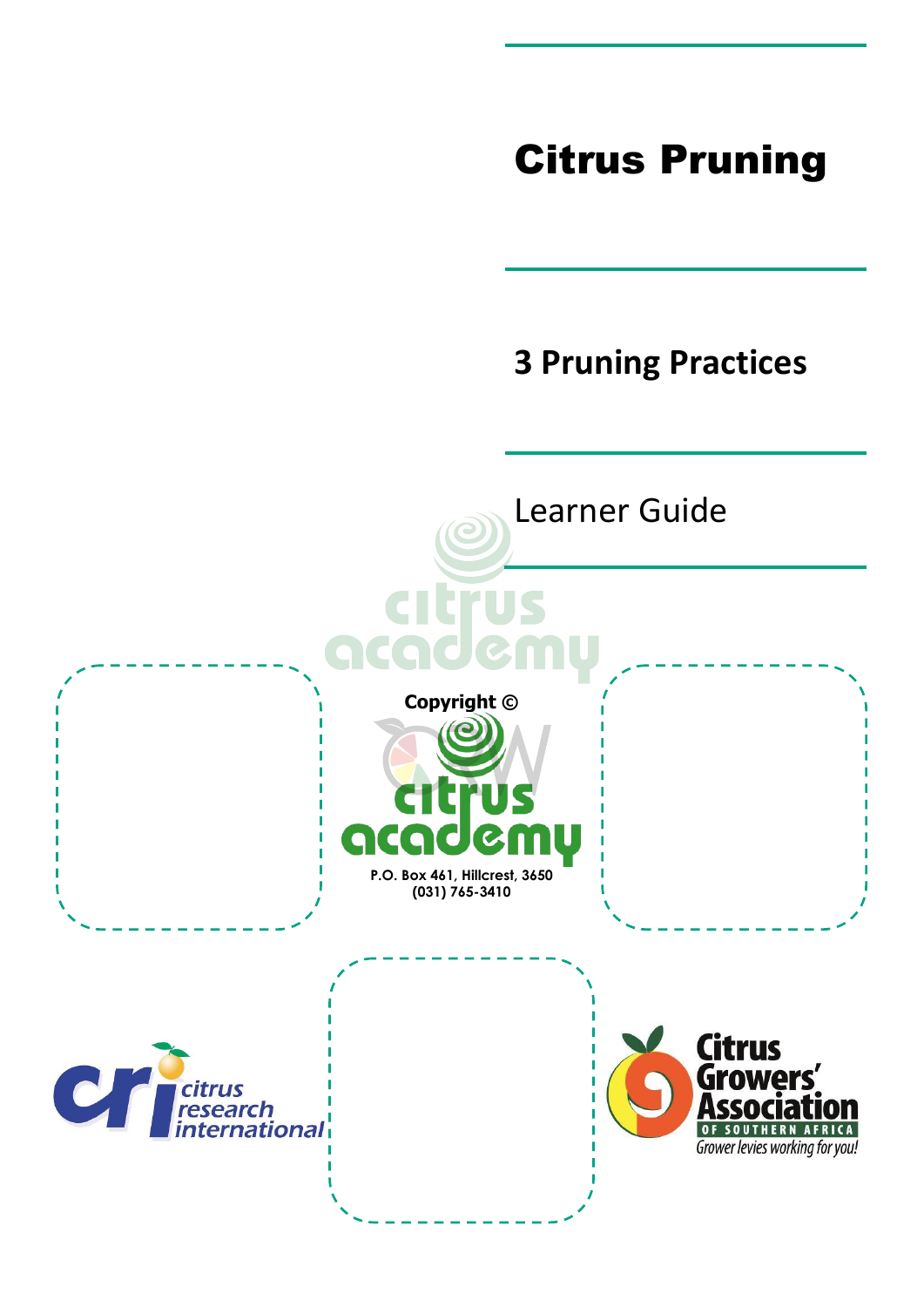**© Citrus Academy NPC** 1 st edition 2017

The content of this module is based on audio-visual material produced by the Citrus Academy.

**Scripted by:** Jacomien de Klerk

#### **Visual material production:** Media World

#### **Additional information sources:**

Citrus Academy Production Learning Material CRI Citrus Production Guidelines

#### **Project coordinator:**

Citrus Academy (Jacomien de Klerk)



#### **Disclaimer**

By accepting this document and reading its contents you agree to be bound by the terms of this disclaimer.

The use of the contents of this document and the accompanying visual material is at your own risk. Neither the Citrus Academy nor Citrus Research International nor the Citrus Growers' Association warrant that the content of this document or the visual material is suitable for your intended use or that it is free of inaccuracies or omissions. The opinions and advice expressed in this document and the visual material are not necessarily those of the Citrus Academy, Citrus Research International or the Citrus Growers' Association. The Citrus Academy, Citrus Research International and the Citrus Growers' Association, their directors, officers, employees, agents and contractors shall not be liable for any loss or damage of any nature suffered by any person as a direct or indirect result of the use of, or inability to use, any advice, opinion or information contained in this document or the visual material, or any misrepresentation, misstatement or omission, whether negligent or otherwise, contained in this document and the visual material.

You indemnify the Citrus Academy, Citrus Research International and the Citrus Growers' Association against any claim by any third party against the Citrus Academy, Citrus Research International and the Citrus Growers' Association, their directors, officers, employees, agents or contractors arising from, or in connection with, the use of, or reliance on, the contents of this document and the visual material. It is your responsibility to determine suitability of the contents of this document and the accompanying visual material for your intended use.



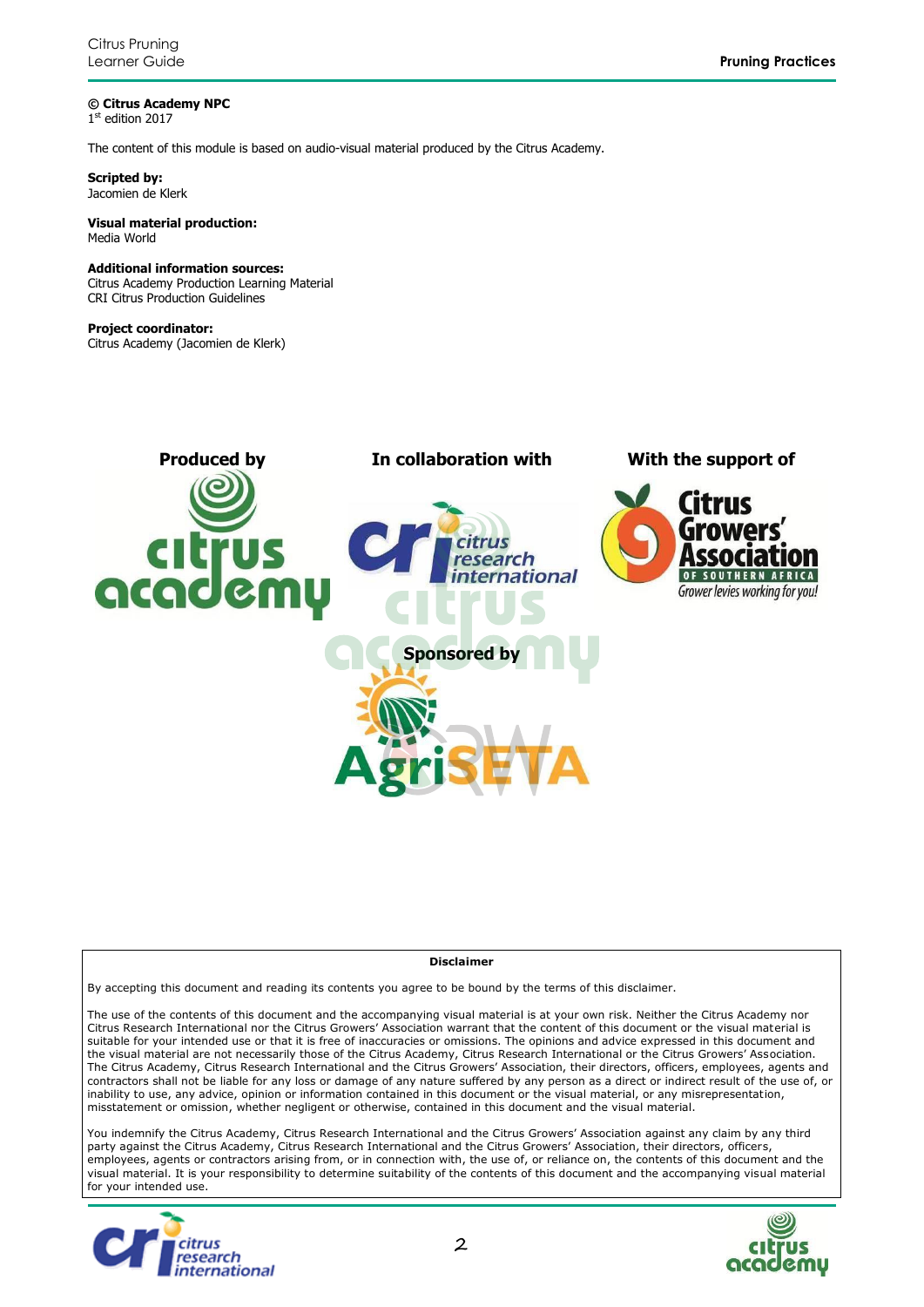# Contents

| <b>Introduction</b>                                                                                                                                                                               | 4                     |
|---------------------------------------------------------------------------------------------------------------------------------------------------------------------------------------------------|-----------------------|
| <b>Health and Safety</b>                                                                                                                                                                          |                       |
| <b>Pruning Actions - Mature Trees</b><br><b>Cutting Windows</b><br><b>Removing Water Shoots</b><br>Removing Deadwood<br>Removing Crossed Branches<br><b>Skirting</b><br><b>Removing Shoulders</b> | 5<br>5<br>5<br>6<br>6 |
| <b>Pruning Procedures - Mature Trees</b><br><b>Maintenance Pruning</b><br><b>Corrective Pruning</b>                                                                                               | 6<br>6                |
| <b>Pruning Procedures - Young Trees</b>                                                                                                                                                           |                       |
| <b>Equipment Use and Sterilisation</b><br>citrus<br>academu                                                                                                                                       | 7                     |

ERV



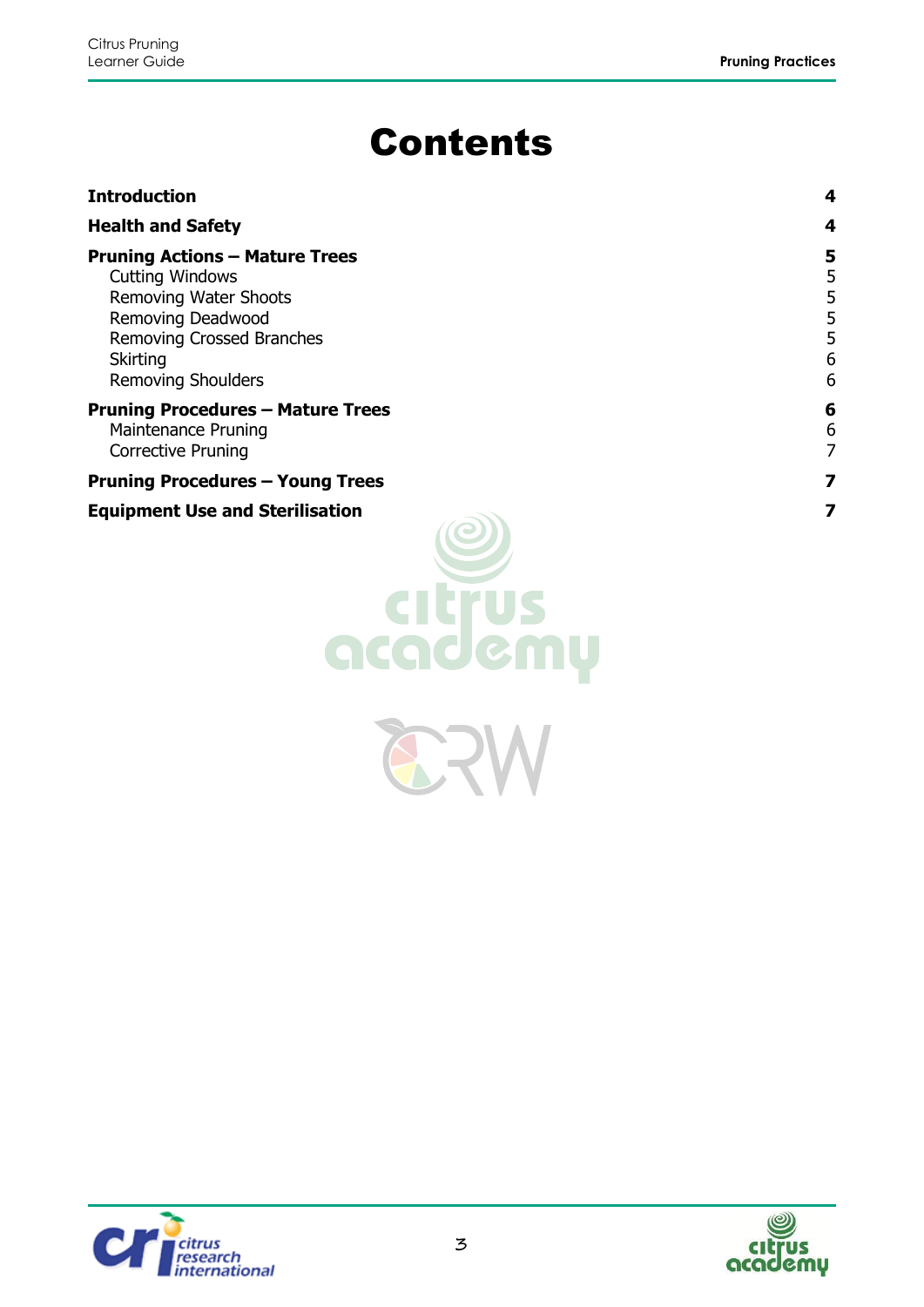### <span id="page-3-0"></span>**Introduction**

Citrus trees are pruned to get more light into the canopy of the trees, to keep the trees from growing too big and tall, and to remove unwanted parts, like deadwood and water shoots. How trees on a particular farm have to be pruned depends on a few factors, including the age of the trees, the size and shape of the trees, the planting density, the type of citrus, and whether there is anything specific that must be corrected with pruning.

A pruning team will usually get a clear instruction and demonstration from the farm manager on how the trees in an orchard need to be pruned. The pruning team must follow these instructions for every tree in that orchard, so that all of the trees will be similar in their shape, size and growth.

The golden rules for a pruner is, firstly, to always cut less rather than more. You can always go back and remove one or two more branches if you have not pruned enough, but you can never undo cuts when you have pruned too much. The second golden rule is never to cut too much fruit-bearing wood. When you are working inside a tree canopy you should be removing deadwood, broken branches, poor quality bearing wood, crossing branches, double branches, greening branches and water shoots.

# <span id="page-3-1"></span>**Health and Safety**

To prune citrus trees you will use mostly pruning shears and a pruning saw. Make sure that your tools are sharp and working properly, so that you can prune quickly and won't damage the trees. You must always remember that there is the danger of getting injured by one of these sharp tools. Be careful to only use the tools in the correct way, and to carry and store them safely. If any of your equipment becomes damaged, report it immediately to your supervisor. Wear thick PVC gloves while you are pruning to protect your hands and forearms, especially when you are working on thorny trees.

One of the most common pruning injuries is muscle injury to the hand that holds the pruning shears. The repetitive motion of cutting can cause your hand to cramp. It is important to use the right size shears for your hand, preferably with shock absorbers, and rest your hand every now and again. If you find that your hand keeps getting sore and tired, check your shears. The blades might be blunt or out of alignment, or the shears may need to be greased. You can also lightly push down on the branch that you are cutting with your other hand to ease the pressure on the blade of the pruning shear. This will allow for much less tension on your pruning hand.

Preferably, pruners should not climb into trees as this is a way of spreading Phytophthora into the tree, causing bark scaling and even branch canker. The best practise is to make use of ladders. When you are using a ladder, make sure that it is secure against the tree and safe for you to climb.

If you should get injured, ask for help immediately and get treatment. There should be a first aid kit with the pruning team in the orchard so that small injuries can be treated there and then.



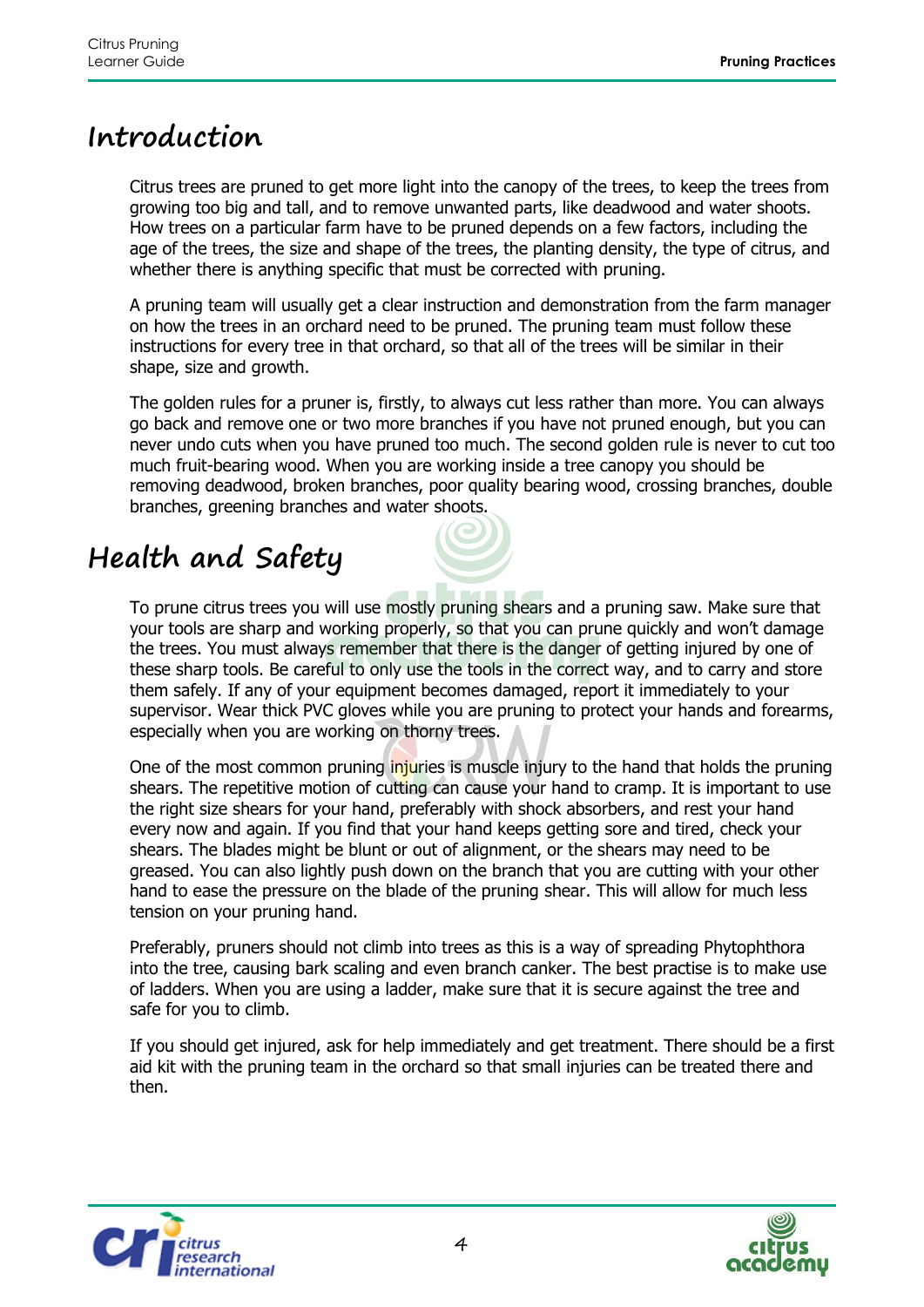## <span id="page-4-0"></span>**Pruning Actions – Mature Trees**

There are six basic pruning actions that are used on mature citrus trees. The instruction from the farm manager will tell you which of these actions are needed in a particular orchard.

### <span id="page-4-1"></span>**Cutting Windows**

Windows are cut in the canopy of a citrus tree to allow more light into the inside of the canopy, where we want more fruit to grow. To cut windows, select two or three branches and saw them off as deep into the tree as you can, which means as close as possible to the place where they grow out of their mother branch.

The best branches to select are those that grow out of the tree making it too tall. This will make windows in the top of the tree. Windows should be cut into the side of the tree as well. Make sure that you select the right branch and that you know where the window will be once you have cut the branch.

Be careful whenever you use a pruning saw. They are made to saw only in one direction, usually when you pull them towards you. If you try to saw when pushing the saw, you can twist and break the blade.

### <span id="page-4-2"></span>**Removing Water Shoots**

Water shoots are new shoots that grow out of old branches. They usually grow inside the tree canopy, and they are long and thin and will often grow right out of the top of the tree. Use your pruning shears or pruning saw to cut the shoot flush with the branch that it grows out of.

Sometimes, if there is no other green shoots growing inside a tree canopy, you may be told to leave a part of the water shoot, about the length of your pruning shear.

Remove water shoots growing from the base of the framework, as they become very vigorous and cause shading on the inside of the canopy. Also be on the lookout for shoots that grow from the rootstock, which is the main trunk of the tree close to the ground. Break them off whenever you see them.

#### <span id="page-4-3"></span>**Removing Deadwood**

Deadwood is dry, hard twigs or branches inside the tree canopy. The best way to remove deadwood is to break it off with your hand while wearing gloves. If it is too thick for you to break it, use your pruning saw.

### <span id="page-4-4"></span>**Removing Crossed Branches**

Look inside the tree canopy for branches that have grown crossed or twisted with other branches. Saw these branches off as deep as you can.



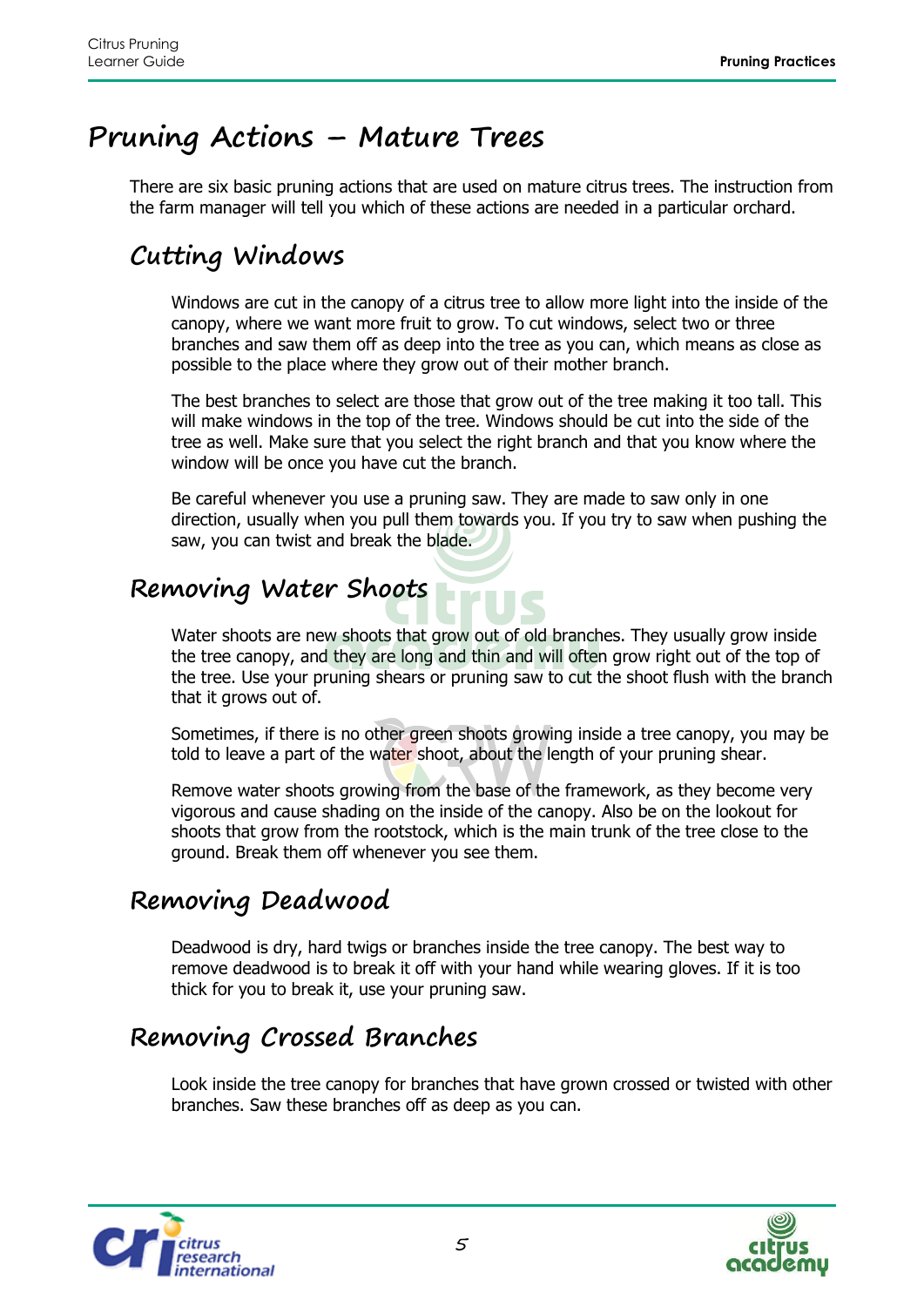### <span id="page-5-0"></span>**Skirting**

Skirting means removing or cutting back branches and twigs that grow close to the ground. This is done so that there won't be fruit hanging too close to the ground. Use your pruning shears to cut off everything that hangs below the skirting height. It is useful to have a skirting stick that shows you the correct skirting height.

If you find a branch that is partly lying on the ground, cut it back to where it forms a strong scaffold, or of that is not possible, saw that branch off inside the tree, as deep as you can.

### <span id="page-5-1"></span>**Removing Shoulders**

Some trees grow to have shoulders, which you will see at the top of the tree canopy on the sides of the tree that go into the space between the tree rows. If these shoulders are left they will cause shading lower down in the tree and will also make it more difficult for spray machines to get into the orchard.

See what branches are making the shoulders, and saw them off them as deep into the canopy as you can. This action will also open up windows in the side of the tree canopy.

## <span id="page-5-2"></span>**Pruning Procedures – Mature Trees**

There are generally two types of pruning procedures for citrus orchards. The one is maintenance pruning, which is usually done every year. Sometimes it is necessary to do corrective pruning, when trees have been damaged by disease, hail, frost, floods, lightning or severe droughts. Corrective pruning is also sometimes necessary if pruning has not been done for some time, and trees have grown wild and dense.

#### <span id="page-5-3"></span>**Maintenance Pruning**

Normal maintenance pruning is done mostly in the winter, after picking is finished. Your pruning instruction will tell you which of the pruning actions we described above you will need to use. If you are using all of them, the best order to do them in is to first cut windows, which will make is easier for you to see inside the tree canopy, then remove water shoots and deadwood in the tree canopy, then skirt the tree, and lastly remove the shoulders if there are any. Once you have done this, check the height of the tree. The farm manager will tell you how high he wants the trees to be. If the tree is still too high, pick one or two more branches and remove them too.

Another kind of maintenance pruning is summer pruning. Whenever you prune a citrus tree, the tree will respond over the next few weeks by growing a lot more twigs and leaves in the places where the cuts were made and where there is now enough sunlight inside the tree. This regrowth can sometimes be too much, and it can cause the canopy to become dense again, which will keep sunlight from getting into the tree canopy. For this reason you may be asked to remove some of the regrowth during the summer. Make sure that you know exactly what, where and how much to cut.